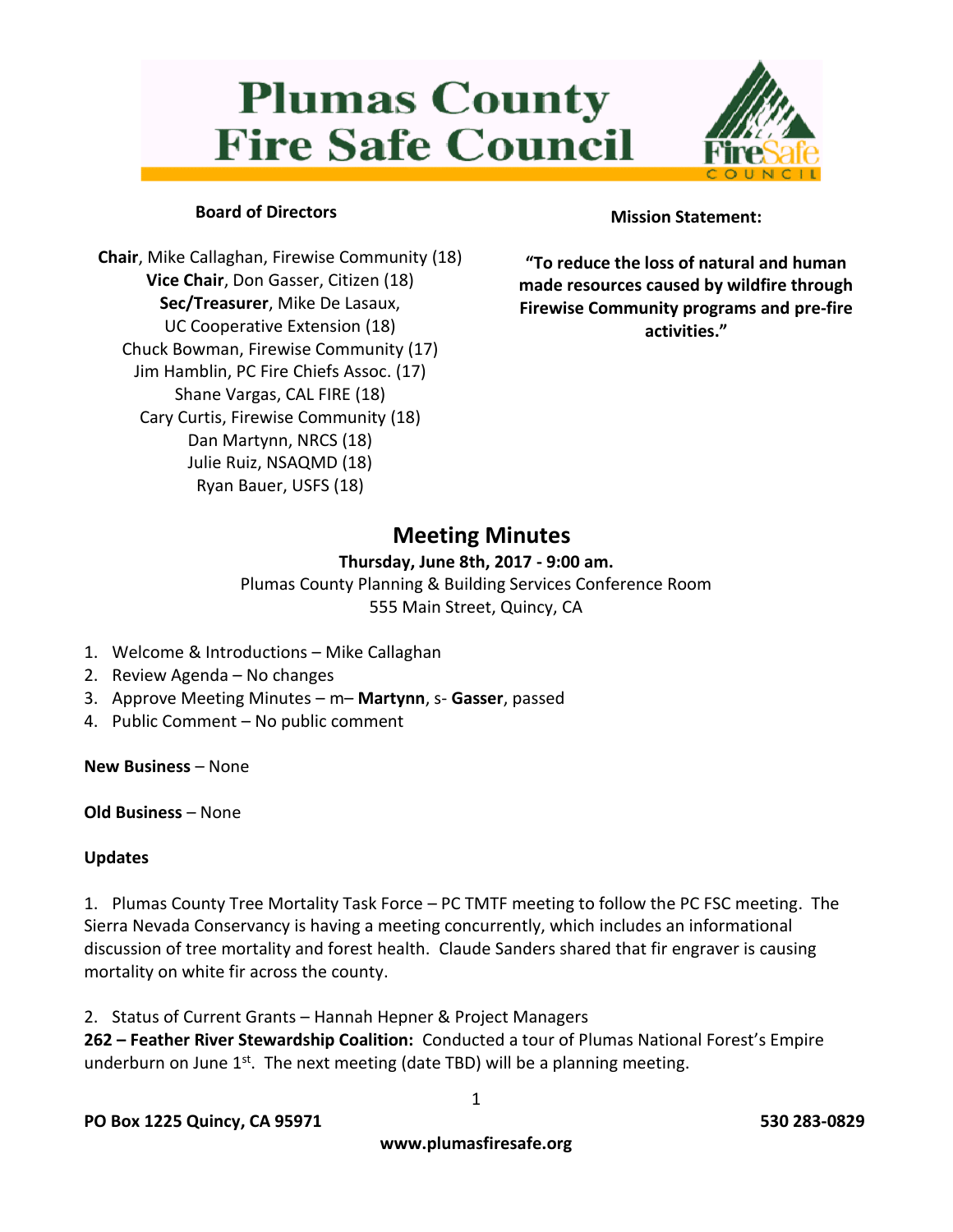**275/276 – Senior/Disabled Defensible Space**: 55 residences will be treated this season. CAL FIRE is providing assistance with treatment on 18 properties in the northern part of the county. High Sierra Fire will start treatment next week. Barbara MacArthur (LACC Firewise) suggested that communities can highlight the program locally by sharing input from participants.

**278 – Chipping Program:** The Request for Proposals from chipping operators is open until June 9<sup>th</sup>. There has been no response from operators. However, Gary Parque has followed up with phone calls and generated some interest.

**259 – Barry Creek:** Work has resumed. Only a fraction of the 555 acres has been treated to date – it is unknown how much will be treated before the September deadline. A purchase order for chips has been secured for biomass.

**East Quincy:** Project is complete with a total of 92 acres of treatment.

**East Shore:** Waiting on a signed Decision Memo from the USFS. CAL FIRE crews are not able to perform the work, therefore an RFP for operators will be necessary.

**260 – Hwy 70:** Winningham has completed the majority of the mastication work. Hand-thin crews are scheduled to begin next week. The majority of the landowner contributions have been collected (of a total \$12,825) which are being used to pay the forester costs – which have exceeded expectations. **273- Dixie Valley:** Kyle Felker anticipates having the layout complete by the end of the month. A modification to extend the deadline is awaiting final signature.

**277- Wolf/Grizzly**: Work has been submitted to contracting by PNF. Phil Oels was asked if people in Portola are aware of the project – he said no, not particularly.

**280 - Bucks Lake:** Will be in the queue for contracting for the fourth quarter.

**279- Mohawk Vista & 281 – Gold Mountain:** Waiting on executed grant agreements from PNF.

3 & 4. Status of Potential Projects/Grant Opportunities – Hannah Hepner

**Red Clover Creek Recreation Association** (RCCRA) would like to contract with PC FSC to perform work on non-compliant lots that their CC&Rs allow them to conduct treatment on. Is the Fire Safe Council willing to work in this capacity? Mike De Lasaux pointed out that working with the PC FSC means the treatments are more likely to be done well because of the Council's organizational capacity, and that communication between the Association and their landowners is key. Mike Callaghan stipulated that a legal document is needed stating that the Association has the ability to do the work and that they hold PC FSC harmless. Ryan Bauer noted that we need to clarify with RCCRA if they will recover the full cost or copay from the landowners. Mike De Lasaux clarified that the next step will be soliciting a written proposal from RCCRA that delineates a process that we can act upon, from which the Council can make a decision. It was noted that if the PC FSC would like legal advice, some beneficiaries of the Council's hazardous fuel reduction work have been attorneys.

Motion to approve – **De Lasaux**, second – **Callaghan**. All **ayes**.

**USFS Stevens funds – submitted April 14 C Road -** 90 acres, \$180,570 **Grizzly Ranch –** 130 acres, \$270,275 **American Valley Phase II –** 100 acres, \$285 970

2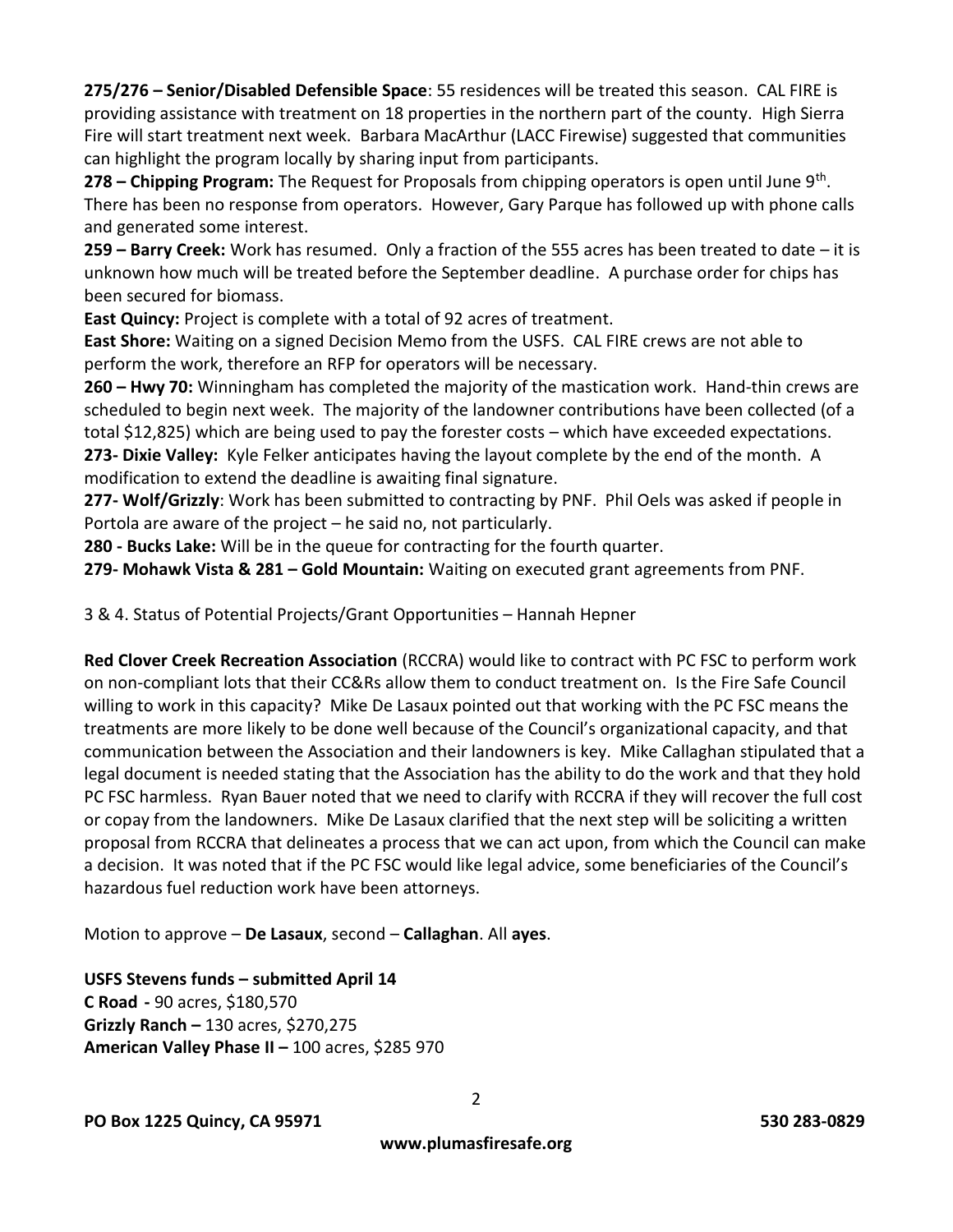# **Genesee Woods/Red Clover –** 100 acres, \$178,970 (2019 Stevens funds)

#### **CA FSC Grant Program – submitted May 10**

Requested \$11,350 for Senior/Disabled Defensible Space program Two year implementation period; requires 1:1 non-federal match

#### **FEMA Fire Prevention & Safety Grant – submitted May 18**

Requested \$56,168 for Senior/Disabled Defensible Space program One year implementation period, 5% cost share - \$2,808

#### **NSAQMD AB 2766 – screening proposal due June 1**

Investigated the possibility of making a proposal.

Determined that: 1) funds likely wouldn't be used during the 1 year implementation period because the program would still be in the second year of the SRA funds, and 2) PC FSC can't currently demonstrate significant reductions in vehicle emissions from the program.

Mike De Lasaux asked if the NSAQMD was likely to change the criteria for smoke emissions rather than vehicle emissions. Julie Ruiz said that can't be done because the funds come from DMV fees. However, we may be able to pursue these funds in the future, and quantify the amount of vehicle emissions reduced, by seeking information from transfer stations.

**CAL FIRE SRA FPF –** usually a September deadline. Don't yet know if there will be new information for the next cycle of funding. A representative from PC FSC can attend one of the workshops if there are significant changes to the guidelines.

Mike De Lasaux asked how we can compel grantors to make funds available for coordination. Mike Callaghan noted that the PC FSC provided comments to that point during the SRA grant development. He suggested that the California Fire Safe Council has a role to play in coordinating with local Fire Safe Councils to pursue the issue.

**NWFW Pacific Southwest Fuels Management Strategic Investment Partnership –** Ryan Bauer announced that applications are due by July 12. PNF has one project in the RFP – the Butterfly Twain project – and is seeking a partner.

**California Department of Fish and Wildlife Prop 1 Restoration Grants –** Applications are due by July 14.

### 5. Standing Reports and Discussion

**• Plumas County Office of Emergency Services (OES):** Sue McCourt –A webinar titled: **Beyond** [Firewise: The USAA Journey,](https://www.youtube.com/watch?v=t9yhMqD7htI&feature=youtu.be) about insuring homeowners in the WUI, is available online. Many other insurance companies attended the webinar. Upcoming webinars can be found at: [www.cafiresci.org.](http://www.cafiresci.org/) A [filed trip and symposium about the Angora](http://www.cafiresci.org/events-webinars-source/category/the-angora-fire-10-years-later-what-have-we-learned-field-trip-symposium) fire will take place June 22-23 in Tahoe. An American Valley/Quincy evacuation plan is in the works, with CAL FIRE assistance. Mike Callaghan added that there was a [60 Minutes program](https://community.nfpa.org/community/fire-break/blog/2017/05/31/national-tv-news-magazine-60-minutes-investigates-the-wildfire-home-destruction-problem?utm_source=feedburner&utm_medium=feed&utm_campaign=Feed%3A+firebreak+%28Fire+Break+%E2%80%93+Wildfire+Safety+Blog%29) that did a good job of covering the issue of home survivability.